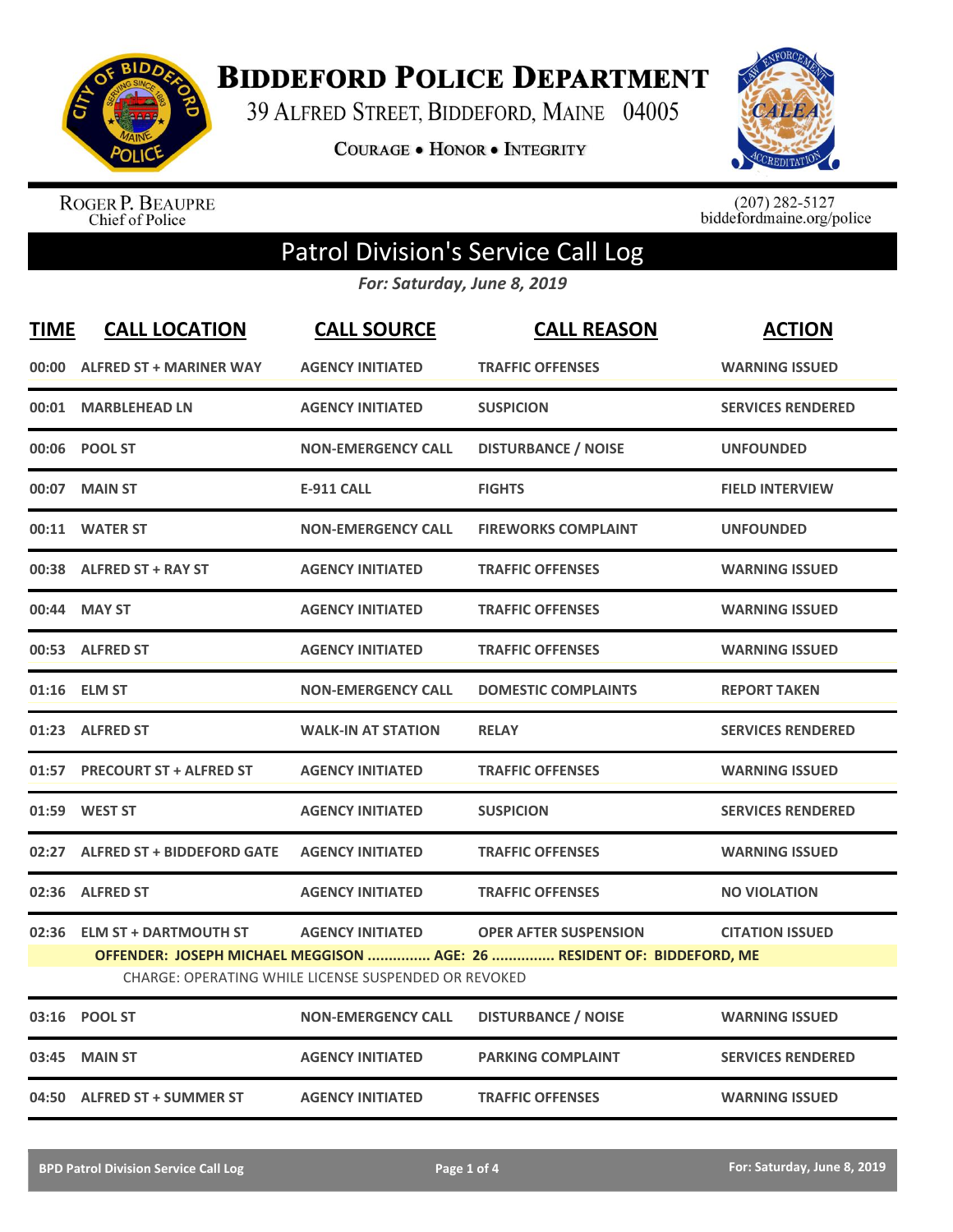| <b>TIME</b> | <b>CALL LOCATION</b>        | <b>CALL SOURCE</b>        | <b>CALL REASON</b>                            | <b>ACTION</b>               |
|-------------|-----------------------------|---------------------------|-----------------------------------------------|-----------------------------|
|             | 05:35 ALFRED ST             | <b>AGENCY INITIATED</b>   | <b>TRAFFIC OFFENSES</b>                       | <b>WARNING ISSUED</b>       |
|             | 05:58 ALFRED ST + MYRTLE ST | <b>AGENCY INITIATED</b>   | <b>TRAFFIC OFFENSES</b>                       | <b>VSAC ISSUED</b>          |
|             | 07:06 LINCOLN ST            | <b>E-911 CALL</b>         | 911 MISUSE                                    | <b>CALL TRANSFERRED</b>     |
|             | 07:06 YATES ST              | <b>NON-EMERGENCY CALL</b> | <b>PARKING COMPLAINT</b>                      | <b>GONE ON ARRIVAL</b>      |
|             | 07:15 BRADBURY ST           | <b>WALK-IN AT STATION</b> | <b>PAPERWORK</b>                              | <b>PAPERWORK NOT SERVED</b> |
|             | 08:32 HILL ST + COTTAGE ST  | <b>AGENCY INITIATED</b>   | <b>TRAFFIC OFFENSES</b>                       | <b>WARNING ISSUED</b>       |
|             | 08:56 MAIN ST + FOSS ST     | <b>AGENCY INITIATED</b>   | <b>TRAFFIC OFFENSES</b>                       | <b>WARNING ISSUED</b>       |
|             | 09:25 MAY ST                | <b>NON-EMERGENCY CALL</b> | <b>PARKING COMPLAINT</b>                      | <b>VEHICLE TOWED</b>        |
|             | <b>10:47 PRECOURT ST</b>    | <b>AGENCY INITIATED</b>   | <b>TRAFFIC OFFENSES</b>                       | <b>VSAC ISSUED</b>          |
|             | 10:57 CHAPEL ST             | <b>WALK-IN AT STATION</b> | <b>HARASSMENT</b>                             | <b>UNFOUNDED</b>            |
|             | 11:10 PRECOURT ST           | <b>AGENCY INITIATED</b>   | <b>TRAFFIC OFFENSES</b>                       | <b>WARNING ISSUED</b>       |
|             | 11:16 OLD POOL RD           | <b>NON-EMERGENCY CALL</b> | <b>SUSPICION</b>                              | <b>SERVICES RENDERED</b>    |
| 11:20       | <b>PRECOURT ST</b>          | <b>AGENCY INITIATED</b>   | <b>TRAFFIC OFFENSES</b>                       | <b>VSAC ISSUED</b>          |
|             | 11:21 ALFRED ST             | <b>E-911 CALL</b>         | 911 MISUSE                                    | <b>NO ACTION REQUIRED</b>   |
|             | 11:44 JEFFERSON ST          | <b>NON-EMERGENCY CALL</b> | <b>PARKING COMPLAINT</b>                      | <b>NO VIOLATION</b>         |
|             | 11:49 CARVER ST + ELM ST    | <b>AGENCY INITIATED</b>   | <b>TRAFFIC OFFENSES</b>                       | <b>VSAC ISSUED</b>          |
|             | 11:51 ALFRED ST             | <b>AGENCY INITIATED</b>   | PROTECTION FROM ABUSE SERVIC NEGATIVE CONTACT |                             |
|             | 11:57 SOUTH ST              | <b>NON-EMERGENCY CALL</b> | <b>THEFT</b>                                  | <b>REPORT TAKEN</b>         |
|             | 12:06 ALFRED ST             | <b>AGENCY INITIATED</b>   | <b>TRAFFIC OFFENSES</b>                       | <b>VSAC ISSUED</b>          |
|             | 12:33 MAIN ST               | <b>AGENCY INITIATED</b>   | <b>TRAFFIC OFFENSES</b>                       | <b>VSAC ISSUED</b>          |
|             | 12:56 ALFRED ST             | <b>AGENCY INITIATED</b>   | <b>TRAFFIC OFFENSES</b>                       | <b>VSAC ISSUED</b>          |
|             | 13:13 SOUTH ST              | <b>WALK-IN AT STATION</b> | <b>PAPERWORK</b>                              | <b>PAPERWORK SERVED</b>     |
|             | 13:17 ALFRED ST             | <b>AGENCY INITIATED</b>   | <b>TRAFFIC OFFENSES</b>                       | <b>VSAC ISSUED</b>          |
|             | 13:39 HILL ST               | <b>NON-EMERGENCY CALL</b> | <b>HARASSMENT</b>                             | <b>SERVICES RENDERED</b>    |
|             | 13:40 ALFRED ST             | <b>AGENCY INITIATED</b>   | <b>TRAFFIC OFFENSES</b>                       | <b>VSAC ISSUED</b>          |
|             | 13:44 ELM ST                | <b>AGENCY INITIATED</b>   | <b>TRAFFIC OFFENSES</b>                       | <b>NO ACTION REQUIRED</b>   |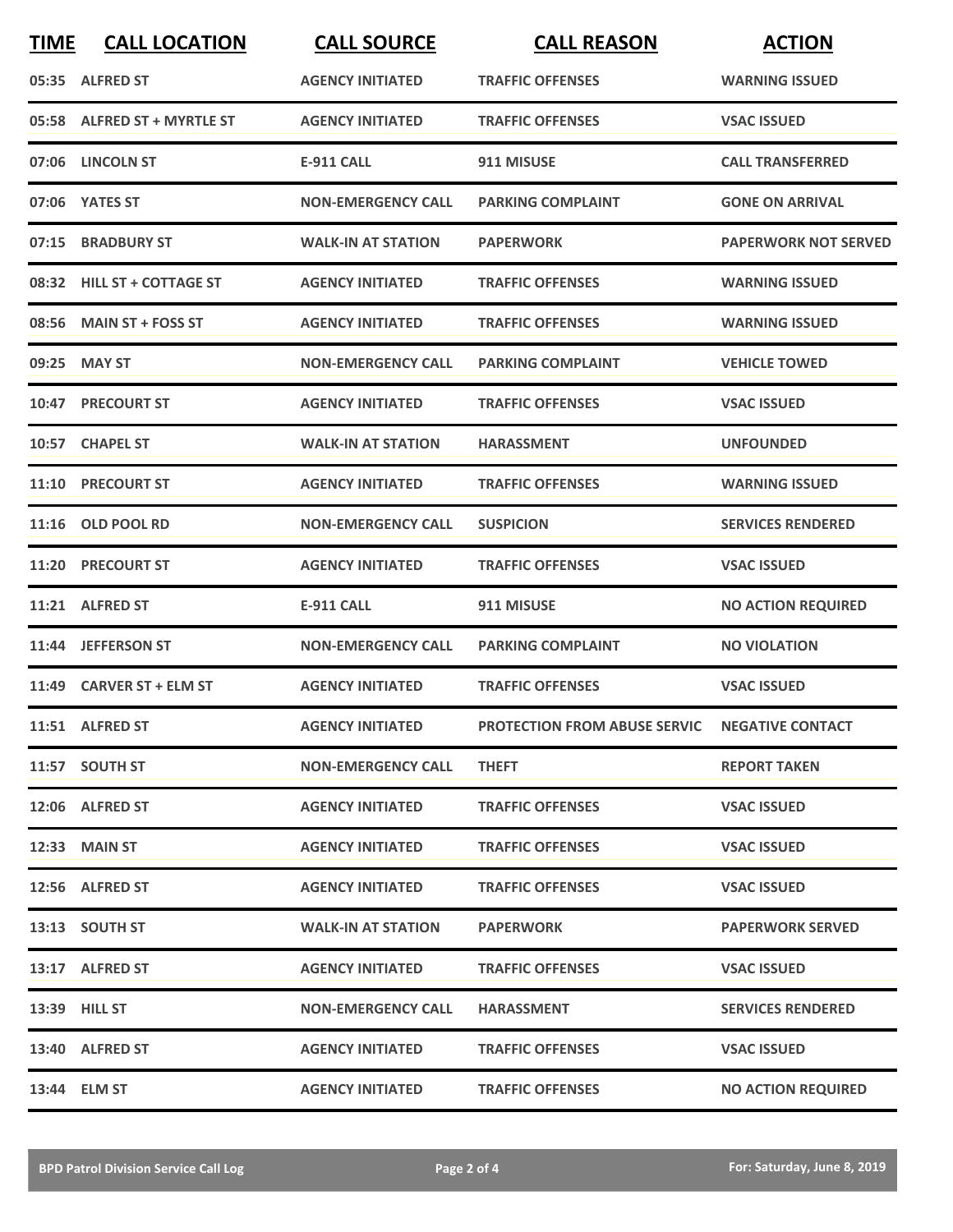| <b>TIME</b> | <b>CALL LOCATION</b>                               | <b>CALL SOURCE</b>                   | <b>CALL REASON</b>            | <b>ACTION</b>                |
|-------------|----------------------------------------------------|--------------------------------------|-------------------------------|------------------------------|
|             | 14:05 FOSS ST                                      | <b>AGENCY INITIATED</b>              | <b>PAPERWORK</b>              | <b>PAPERWORK SERVED</b>      |
|             | 14:15 ALFRED ST                                    | <b>AGENCY INITIATED</b>              | <b>TRAFFIC OFFENSES</b>       | <b>WARNING ISSUED</b>        |
|             | 14:21 ALFRED ST                                    | <b>NON-EMERGENCY CALL</b>            | <b>COURT ORDERED CHECK IN</b> | <b>SERVICES RENDERED</b>     |
|             | 14:22 MEDICAL CENTER DR                            | <b>E-911 CALL</b>                    | <b>ALL OTHER</b>              | <b>NEGATIVE CONTACT</b>      |
|             | 14:25 ELM ST                                       | <b>AGENCY INITIATED</b>              | <b>TRAFFIC OFFENSES</b>       | <b>WARNING ISSUED</b>        |
|             | 14:25 NEWTOWN RD                                   | <b>NON-EMERGENCY CALL</b>            | <b>ANIMAL COMPLAINT</b>       | <b>SERVICES RENDERED</b>     |
|             | 15:03 ELM ST + MASON ST                            | <b>NON-EMERGENCY CALL</b>            | <b>ANIMAL COMPLAINT</b>       | <b>SERVICES RENDERED</b>     |
|             | <b>15:10 VINE ST</b>                               | <b>NON-EMERGENCY CALL</b>            | <b>MENTAL ILLNESS CASES</b>   | <b>TRANSPORT TO HOSPITAL</b> |
|             | 15:25 STATE ST                                     | <b>E-911 CALL</b>                    | 911 MISUSE                    | <b>WARNING ISSUED</b>        |
|             | 15:33 ALFRED ST + GRAHAM ST                        | <b>AGENCY INITIATED</b>              | <b>TRAFFIC OFFENSES</b>       | <b>WARNING ISSUED</b>        |
|             | 15:34 ST MARYS ST                                  | <b>NON-EMERGENCY CALL</b>            | <b>THEFT</b>                  | <b>REPORT TAKEN</b>          |
|             | 15:40 ALFRED ST                                    | <b>AGENCY INITIATED</b>              | <b>TRAFFIC OFFENSES</b>       | <b>WARNING ISSUED</b>        |
|             | 15:45 ALFRED ST + RAY ST                           | <b>AGENCY INITIATED</b>              | <b>TRAFFIC OFFENSES</b>       | <b>VSAC ISSUED</b>           |
|             | 15:59 ALFRED ST + GRAHAM ST                        | <b>AGENCY INITIATED</b>              | <b>TRAFFIC OFFENSES</b>       | <b>WARNING ISSUED</b>        |
|             | 16:04 ALFRED ST                                    | <b>WALK-IN AT STATION</b>            | <b>PAPERWORK</b>              | <b>PAPERWORK SERVED</b>      |
|             | <b>16:32 MAINE TPKE</b>                            | E-911 CALL                           | 911 MISUSE                    | <b>CALL TRANSFERRED</b>      |
|             | 16:35 POOL ST + WEST ST                            | NON-EMERGENCY CALL CODES ENFORCEMENT |                               | <b>SERVICES RENDERED</b>     |
|             | 17:16 FORTUNES ROCKS RD + POOL ST AGENCY INITIATED |                                      | <b>CODES ENFORCEMENT</b>      | <b>SERVICES RENDERED</b>     |
|             | 17:34 ALFRED ST                                    | <b>AGENCY INITIATED</b>              | <b>DRUG</b>                   | <b>SERVICES RENDERED</b>     |
|             | 17:40 ALFRED ST                                    | <b>AGENCY INITIATED</b>              | <b>ARTICLES LOST/FOUND</b>    | <b>REPORT TAKEN</b>          |
|             | 17:40 ELM ST                                       | <b>WALK-IN AT STATION</b>            | <b>ALL OTHER</b>              | <b>REFERRED OTHER AGENCY</b> |
|             | 17:46 POOL ST                                      | <b>NON-EMERGENCY CALL</b>            | <b>HARASSMENT</b>             | <b>SERVICES RENDERED</b>     |
|             | 17:51 ALFRED ST                                    | <b>RADIO</b>                         | <b>DISTURBANCE / NOISE</b>    | <b>WARNING ISSUED</b>        |
|             | 17:58 SOUTH ST                                     | <b>E-911 CALL</b>                    | <b>FIGHTS</b>                 | <b>REPORT TAKEN</b>          |
|             | 17:58 NEWTOWN RD                                   | <b>NON-EMERGENCY CALL</b>            | <b>ALL OTHER</b>              | <b>NO VIOLATION</b>          |
|             | 18:04 HIGH ST                                      | E-911 CALL                           | <b>DOMESTIC COMPLAINTS</b>    | <b>REPORT TAKEN</b>          |